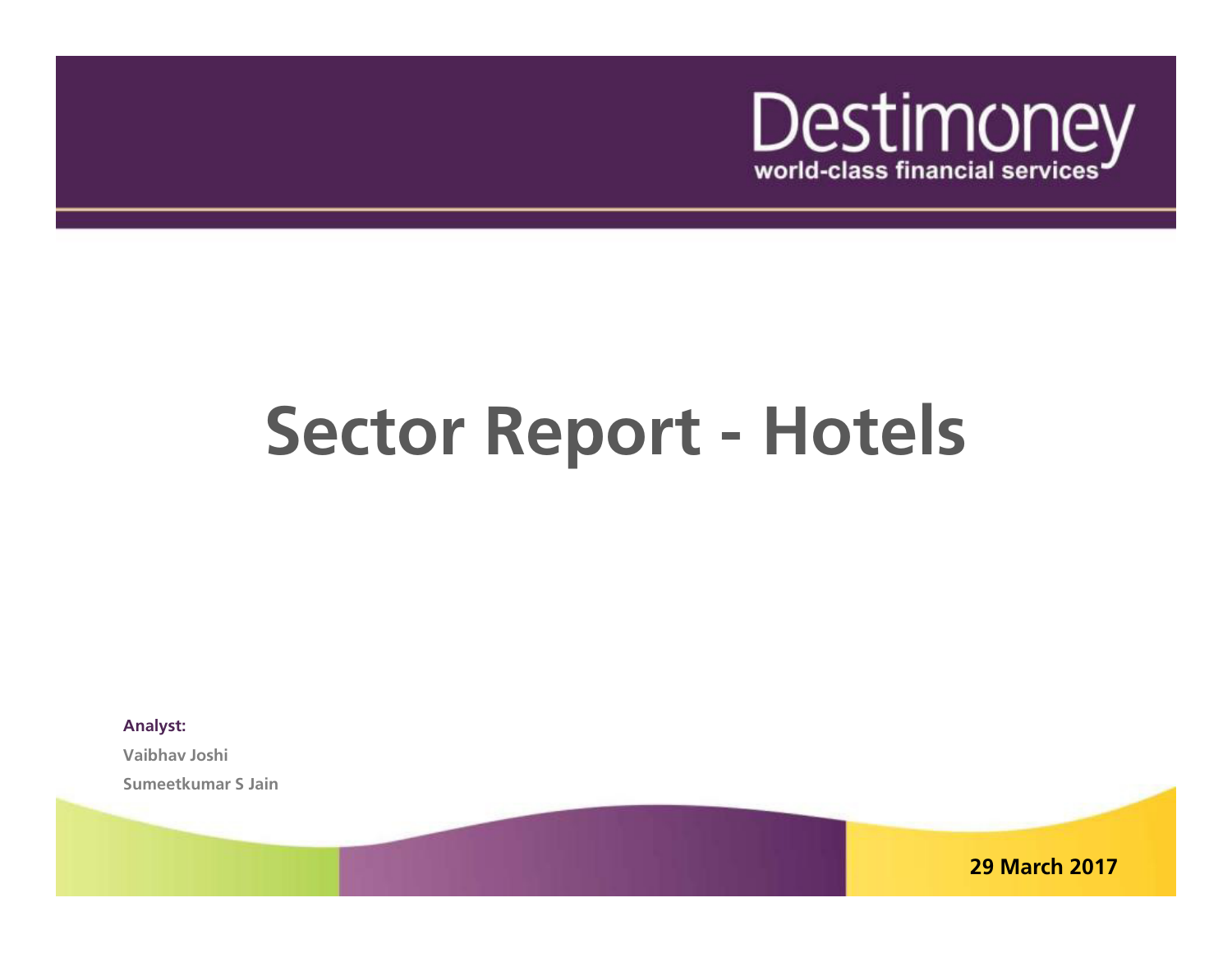- $\Box$  Unlocking the hidden potential of the Indian Tourism and Hospitality industry, the new government initiatives have opened up India as <sup>a</sup> new holiday destination for global tourists. As per Ministry of Tourism, the extended e-visa facility to <sup>161</sup> countries more than doubled the foreign tourist arrival (FTA) to 10,79,696 in <sup>2016</sup> from 4,45,300 in 2015. Domestic tourist visits (DTV) also continued to grow in double digit with 15.5% growth in 2016. India has moved up <sup>13</sup> positions to 52nd rank inTourism & Travel competitive index.
- $\Box$  The industry which contributes ~2.8% to the GDP generates 13.45 million jobs across the sub industry segments - Restaurants (10.49 million), Hotels (2.3 million) and Travel Agents (0.66 million). On anaverage, hotel occupancy claims ~65-70% of <sup>a</sup> tour's budget.
- $\Box$  **The industry attractiveness characterized by improved government focus, changing industry dynamics improving occupancy ratio and rationalizing tariff structure, increasing share of** organized business and the foreign investor's penchant increases the delicacy of the sector for domestic investors as well. Therefore we bring you a select list of stocks from Hotel industry which are expected to benefit from the GST rollout and forecasted to grow by  $\sim$ 10% **in the current and next couple of fiscals.**

### *Key Testimony:*

As of 2016, Thailand had 5,27,433 rooms available out of which  $\sim$ 1,30,000 are available in Bangkok alone. The country is also expected to add 20,000 more rooms over couple of years. Whereas, Indian *hotel industry sums up in 1,13,600 rooms.*

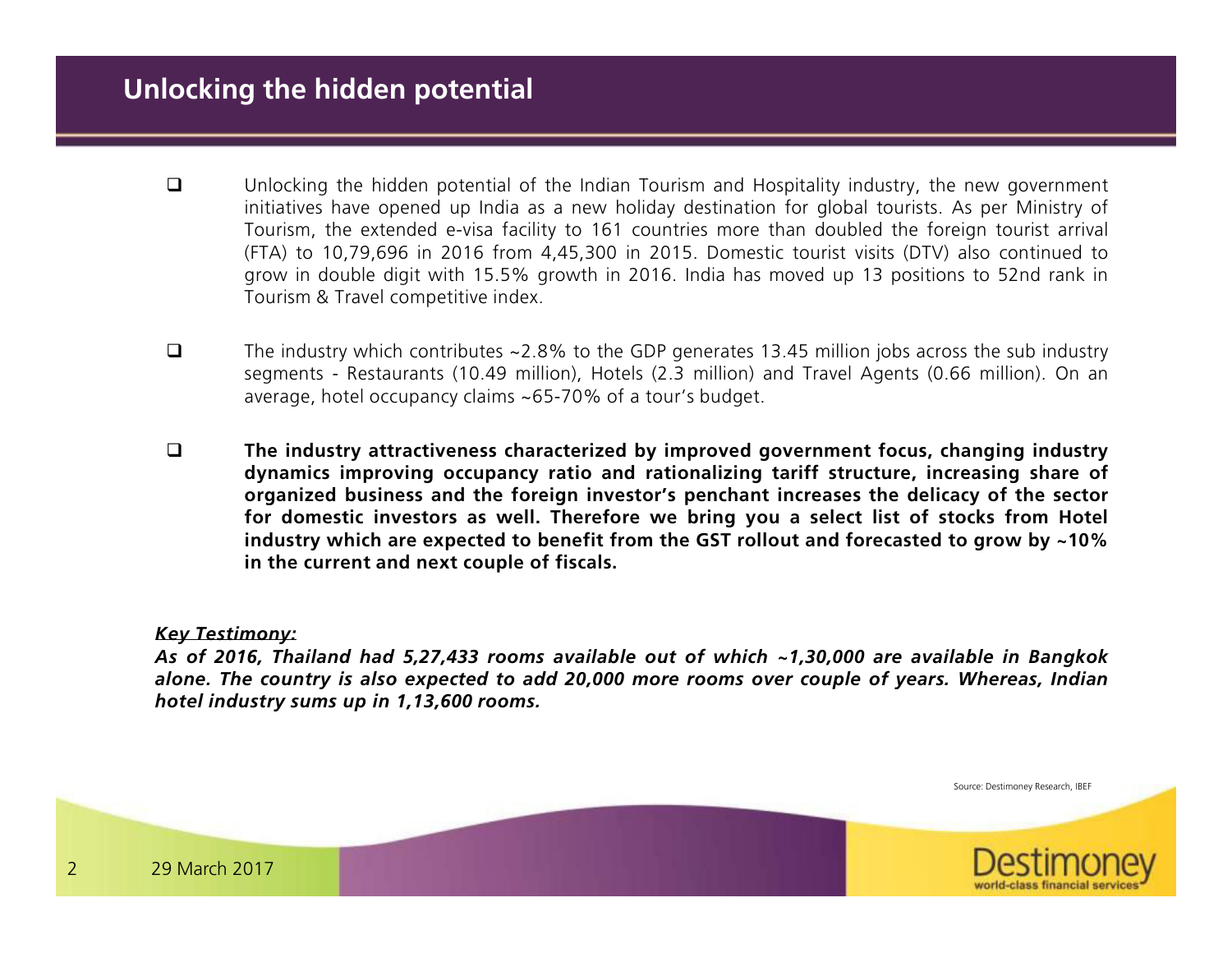- $\Box$ Evolution of new industry dynamics and increasing share of organized business: The scattered and segmented industry has historically been taking brunt of local players and the lack of robust regulations. The organized and registered players which need <sup>42</sup> licenses end up paying 38% of its room revenue in taxes have suffered the most. However, the ambitious ambit expansion plans under the GST and lobbying by the industry associations like Hotel and Restaurant Association of Western India (HRAWI) are awaiting legal reforms to bring about the structural change in the industry.
- $\Box$  Hotel industry is also not left behind in reaping the benefits of Digitization and technological evolution in the country. The germination of new ventures (Oyo Rooms, MakeMyTrip, GoiBibo etc) promoting and expanding the network of online intermediaries have brought about radical change in the industryaddressing the issue of occupancy.

### **Rooms availability vs demand (Occupancy Ratio):**



Source: Destimoney Research, HVS Research

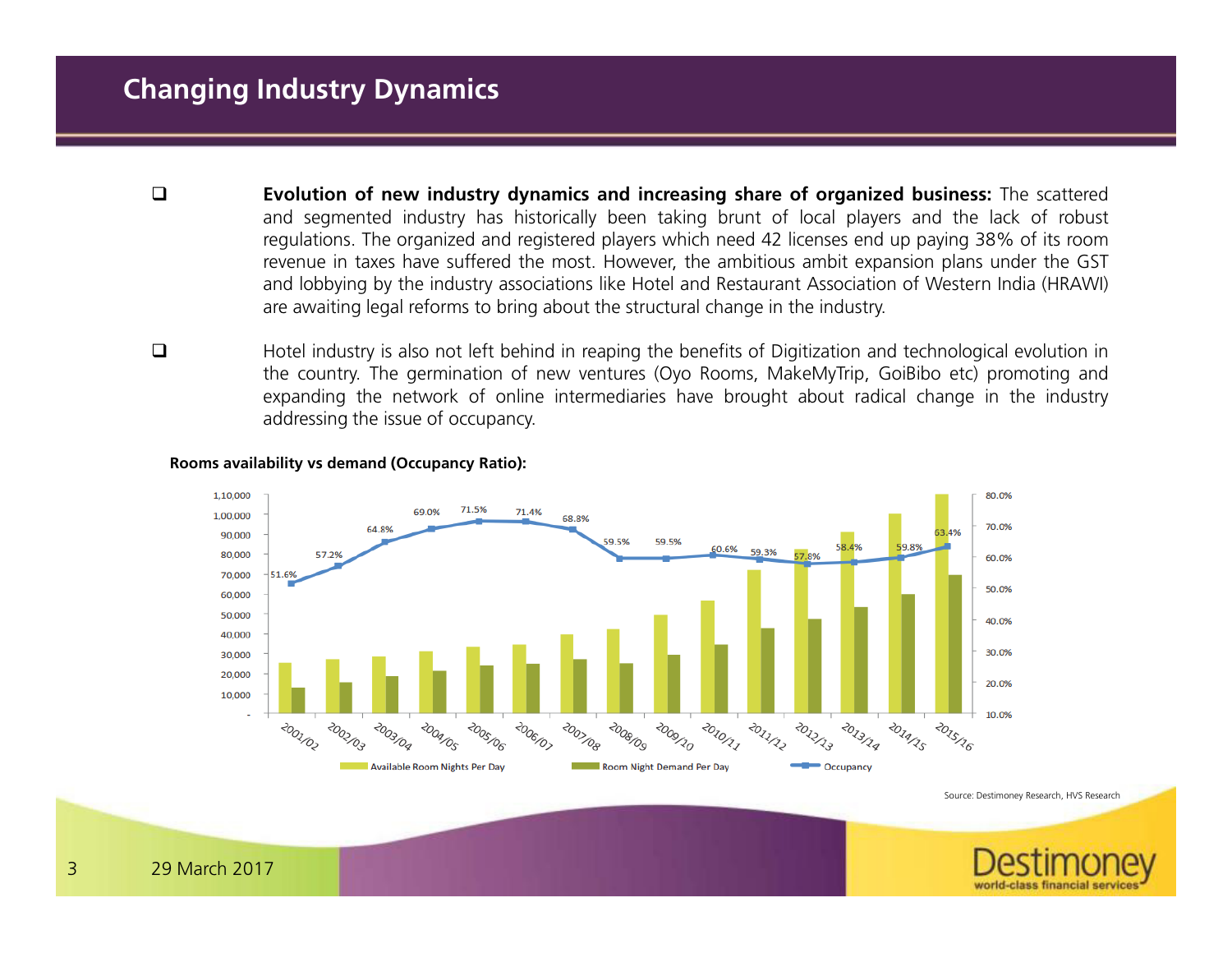**Trend of average revenue per available room:**

|                         | 1996/97 | 1997/98 | 1998/99 | 1999/00 | 2000/01 | 2001/02 | 2002/03 | 2003/04 | 2004/05 | 2005/06 | 2006/07 | 2007/08 | 2008/09 | 2009/10 | 2010/11 | 2011/12 | 2012/13 | 2013/14 | 2014/15* 2015/16 |       |
|-------------------------|---------|---------|---------|---------|---------|---------|---------|---------|---------|---------|---------|---------|---------|---------|---------|---------|---------|---------|------------------|-------|
|                         |         |         |         |         |         |         |         |         |         |         |         |         |         |         |         |         |         |         |                  |       |
| <b>Overall Average</b>  | 2,320   | 2,276   | .162    | ,889    | 2,134   | .789    | 1,870   | 2,313   | 2,966   | 3,892   | 5,049   | 5,496   | 4,598   | 3,861   | ,941    | 3,575   | 3,343   | 3,275   | 3,310            | 3,512 |
| <b>Five-star Deluxe</b> | 3,374   | 3,480   | 3,354   | 2,863   | 3,107   | 2,437   | 2,571   | 3,046   | 4,003   | 5,290   | /,138   | 8,030   | 6,933   | 5,715   | 5,694   | 5,491   | 5,398   | 5,231   | 5,438            | 5,803 |
| Five-star               | 2,000   | 1.939   | 1,983   | 1.876   | .,934   | 1,684   |         | 2,252   | 2,771   | 3,509   | 4,567   | 5.142   | 4,250   | 3,756   | 3.949   | 3,626   | 3,257   | 3,185   | 3,178            | 3,384 |
| Four-star               | 1,104   | 1,477   | 1,283   | 1,153   | 1,404   | 1,248   | 1,267   | 1,772   | 2,217   | 2,797   | 3,665   | 3,942   | 3,362   | 2,797   | 2,977   | 2,942   | 2,718   | 2,643   | 2,669            | 2,877 |
| Three-star              | 705     | 725     | 702     | 718     | 816     | 843     | 895     | 995     | 1,038   | 4,458   | 2,075   | 257     | 1,985   | 1,806   | .,959   | 1,909   | 1,848   | 1,786   | 1,817            | 2,008 |
| Two-star                |         |         |         |         |         |         |         |         |         |         |         |         |         |         |         | 1,110   | 1,091   | 1,258   | 1,190            | 1,272 |

 $\Box$  Increasing disposable income of the middle class, proliferation of the nuclear families and increasing share of employee welfare activities have further contributed to the jump up in the occupancy ratio at 63.4% in <sup>2016</sup> with the rationalization and stabilization of average tariffs andrevenue per room.

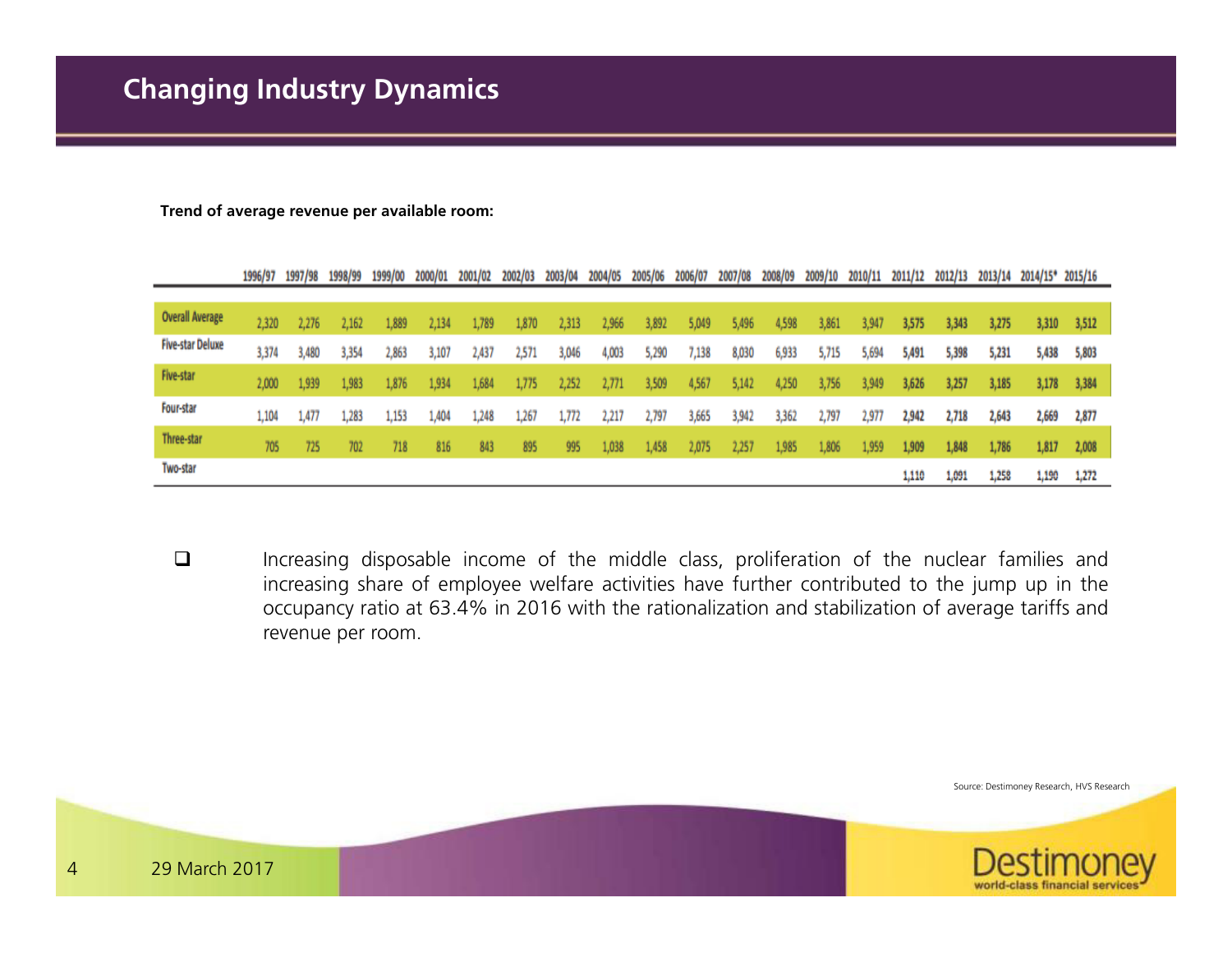$\Box$ **Conducive Government policies:** The aggressive and reform oriented government has put the Tourism and Hospitality sector on radar in an attempt to boost the employment in the country. <sup>A</sup> series of recent policy stimuli including <sup>100</sup> per cent FDI in hotels sector through the automatic route, <sup>A</sup> five-year tax holiday for 2, <sup>3</sup> and <sup>4</sup> star category hotels located around UNESCO World Heritage sites and the introduction of M-visa to promote medical tourism has created <sup>a</sup> platform to revamp the sectorfundamentals and boost the private investment in the industry.

## **Key foreign investments:**

- $\checkmark$  The first Incredible India Tourism Investment Summit 2016, which was organised from September 21-23, 2016, witnessed signing of <sup>86</sup> Memoranda of Understanding (MoUs) worth around Rs 15,000 crore (US\$2.24 billion), for the development of tourism and hospitality projects.
- $\checkmark$  Keys Hotels, <sup>a</sup> premium brand of Berggruen Hotels launching three new hotels in India at Vishakhapatnam, Calicut and Jaipur, and further add up to <sup>10</sup> Keys Hotels in the country by the end of FY2017.
- $\checkmark$ MakeMyTrip buying Ibibo Group's India travel business at <sup>a</sup> deal value of US\$ <sup>720</sup> million
- $\checkmark$  AccorHotels, <sup>a</sup> French multinational hotel group expanding its footprint in Guwahati and Kolkata by adding more <sup>550</sup> rooms to its portfolio of hotels in the next three years.
- $\checkmark$  Stayzilla, <sup>a</sup> budget hotels and homestays aggregator, has raised over US\$ <sup>13</sup> million from Matrix Partners and Nexus Ventures for its expansion plans in India

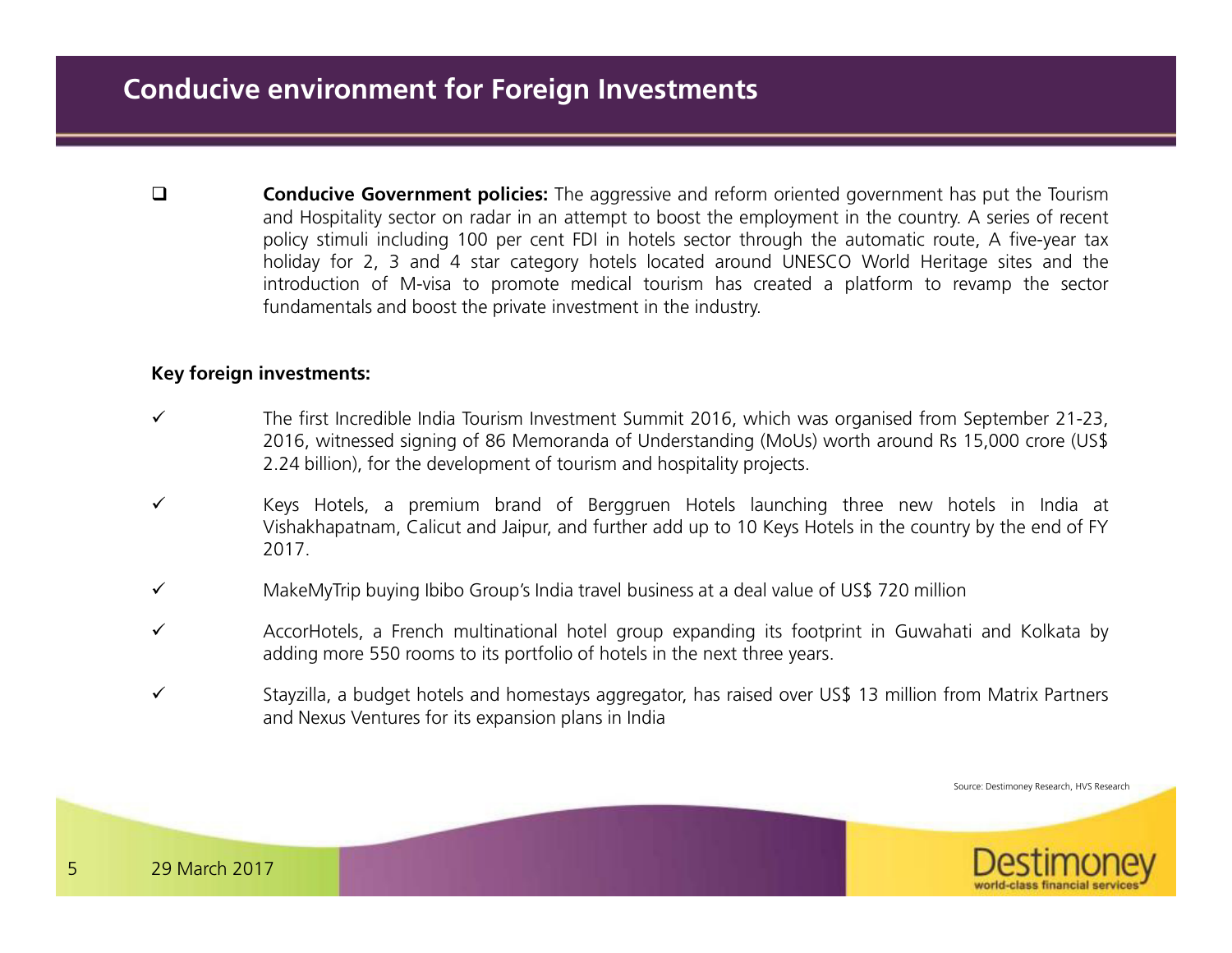# **Top Picks**

# The Indian Hotels Company Ltd. **EIH Ltd.** EIH Ltd.

| <b>Earnings Summary</b>  |             |             |             |             |
|--------------------------|-------------|-------------|-------------|-------------|
| (In ₹ mn)                | <b>FY13</b> | <b>FY14</b> | <b>FY15</b> | <b>FY16</b> |
| Net Sales                | 37,434      | 40,662      | 41,886      | 45,909      |
| Sales Growth             | 8.7%        | 8.6%        | $3.0\%$     | 9.6%        |
| EBITDA                   | 5,376       | 5,596       | 4,886       | 6,166       |
| <b>EBITDA Margin</b>     | 14.4%       | 13.8%       | 11.7%       | 13.4%       |
| PAT                      | $-3,908$    | $-5,231$    | $-3,471$    | -379        |
| PAT Margin               | $-10.4%$    | $-12.9%$    | $-8.3%$     | $-0.8%$     |
| EPS $(\bar{\tau})$       | (5.3)       | (6.9)       | (4.7)       | (0.6)       |
| <b>Price Performance</b> | <b>CY14</b> | <b>CY15</b> | <b>CY16</b> | <b>YTD</b>  |
| Absolute                 | $-2\%$      | 103%        | $-7%$       | 7%          |
| Relative                 | $-9%$       | 72%         | $-3%$       | $-1%$       |

| <b>Key Ratios</b> |                          |             |                          |             |
|-------------------|--------------------------|-------------|--------------------------|-------------|
|                   | <b>FY13</b>              | <b>FY14</b> | <b>FY15</b>              | <b>FY16</b> |
| P/E(x)            | $\overline{\phantom{a}}$ |             | $\overline{\phantom{a}}$ |             |
| P/B(x)            | 3.7                      | 4.6         | 4.7                      | 3.2         |
| EV/Sales          | 3.1                      | 2.8         | 2.7                      | 2.5         |
| <b>EV/EBITDA</b>  | 21.4                     | 20.6        | 23.5                     | 18.7        |
| <b>ROCE</b>       | <b>NA</b>                | <b>NA</b>   | 2.2%                     | 7.1%        |
| <b>ROE</b>        | <b>NA</b>                | <b>NA</b>   | <b>NA</b>                | 6.2%        |

| <b>Earnings Summary</b> |             |                |             |
|-------------------------|-------------|----------------|-------------|
| <b>FY13</b>             | <b>FY14</b> | <b>FY15</b>    | <b>FY16</b> |
| 14,685                  | 15,466      | 16,683         | 17,869      |
| $4.4\%$                 | 5.3%        | 7.9%           | 7.1%        |
| 2,775                   | 3,335       | 3,301          | 3,854       |
| 18.9%                   | 21.6%       | 19.8%          | 21.6%       |
| 469                     | 1,110       | 670            | 1,213       |
| $3.2\%$                 | 7.2%        | $4.0\%$        | 6.8%        |
| 0.7                     | 1.9         | 1 <sub>1</sub> | 2.2         |
| <b>CY14</b>             | <b>CY15</b> | <b>CY16</b>    | <b>YTD</b>  |
| $-10%$                  | 102%        | 3%             | $-13%$      |
| $-17%$                  | 71%         | 7%             | $-20%$      |
|                         |             |                |             |

| <b>Key Ratios</b> |             |             |             |             |
|-------------------|-------------|-------------|-------------|-------------|
|                   | <b>FY13</b> | <b>FY14</b> | <b>FY15</b> | <b>FY16</b> |
| P/E(x)            | 138.3       | 58.5        | 96.9        | 53.5        |
| P/B(x)            | 2.5         | 2.5         | 2.4         | 2.4         |
| EV/Sales          | 4.1         | 3.9         | 3.6         | 3.4         |
| EV/EBITDA         | 21.8        | 18.1        | 18.3        | 15.7        |
| <b>ROCE</b>       | 4.3%        | 6.8%        | 6.8%        | 6.6%        |
| <b>ROE</b>        | 2.1%        | 3.9%        | 4.0%        | 4.1%        |

Source: Destimoney Research

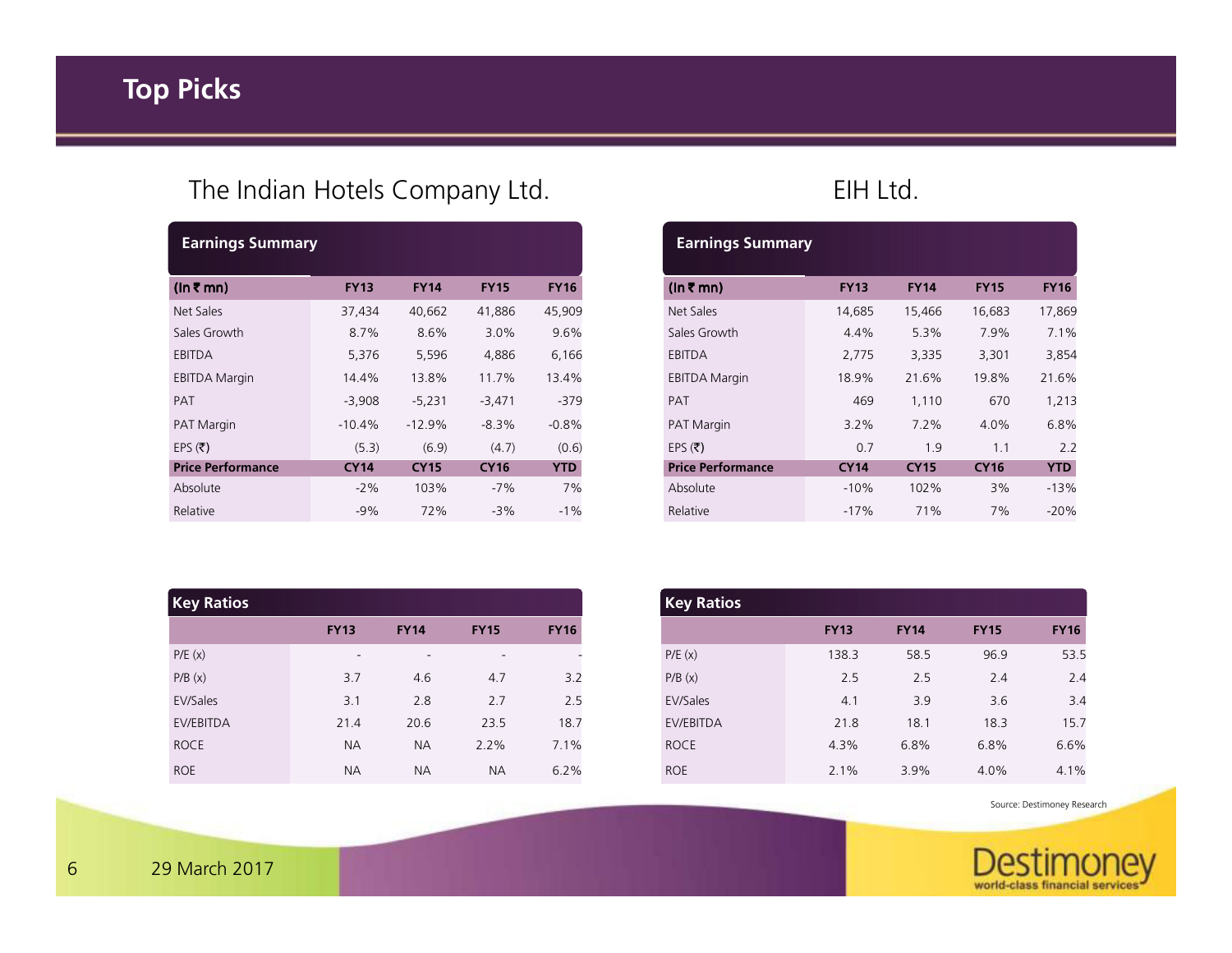| <b>Earnings Summary</b>  |             |             |             |             |
|--------------------------|-------------|-------------|-------------|-------------|
| (In ₹ mn)                | <b>FY13</b> | <b>FY14</b> | <b>FY15</b> | <b>FY16</b> |
| Net Sales                | 3,446       | 3,554       | 3,664       | 3,798       |
| Sales Growth             | 8.6%        | 3.1%        | 3.1%        | 3.7%        |
| EBITDA                   | 627         | 544         | 601         | 508         |
| <b>EBITDA Margin</b>     | 18.2%       | 15.3%       | 16.4%       | 13.4%       |
| PAT                      | 193         | $-245$      | 4           | $-31$       |
| <b>PAT Margin</b>        | 5.6%        | $-6.9\%$    | 0.1%        | $-0.8%$     |
| EPS $(\bar{\tau})$       | 0.9         | (1.3)       | 0.1         | (0.1)       |
| <b>Price Performance</b> | <b>CY14</b> | <b>CY15</b> | <b>CY16</b> | <b>YTD</b>  |
| Absolute                 | $-27%$      | 41%         | 15%         | 39%         |
| Relative                 | $-34%$      | 9%          | 19%         | 32%         |

| <b>Key Ratios</b> |             |             |             |             |
|-------------------|-------------|-------------|-------------|-------------|
|                   | <b>FY13</b> | <b>FY14</b> | <b>FY15</b> | <b>FY16</b> |
| P/E(x)            | 34.4        | ٠           | 1,612.6     |             |
| P/B(x)            | 2.2         | 2.4         | 2.8         | 3.0         |
| EV/Sales          | 2.7         | 2.6         | 2.5         | 2.4         |
| EV/EBITDA         | 14.6        | 16.9        | 15.3        | 18.1        |
| <b>ROCE</b>       | 7.1%        | 3.3%        | 4.2%        | 2.0%        |
| <b>ROE</b>        | 4.8%        |             |             |             |

# Oriental Hotels Ltd. Taj GVK Hotels & Resorts Ltd.

| <b>Earnings Summary</b>  |             |             |             |             |
|--------------------------|-------------|-------------|-------------|-------------|
| $(ln \bar{z}$ mn)        | <b>FY13</b> | <b>FY14</b> | <b>FY15</b> | <b>FY16</b> |
| Net Sales                | 2,527       | 2,439       | 2,480       | 2,753       |
| Sales Growth             | $-0.5%$     | $-3.5%$     | 1.7%        | 11.0%       |
| EBITDA                   | 610         | 514         | 487         | 630         |
| <b>EBITDA Margin</b>     | 24.1%       | 21.1%       | 19.6%       | 22.9%       |
| <b>PAT</b>               | 88          | 50          | $-20$       | 36          |
| PAT Margin               | 3.5%        | 2.0%        | $-0.8%$     | 1.3%        |
| EPS $(\bar{\tau})$       | 14          | 0.8         | (0.3)       | 0.6         |
| <b>Price Performance</b> | <b>CY14</b> | <b>CY15</b> | <b>CY16</b> | <b>YTD</b>  |
| Absolute                 | $-7%$       | 37%         | 13%         | 28%         |
| Relative                 | $-13%$      | 6%          | 17%         | 21%         |
|                          |             |             |             |             |

| Absolute          | $-27%$      | 41%                      | 15%                      | 39%         |
|-------------------|-------------|--------------------------|--------------------------|-------------|
| Relative          | $-34%$      | 9%                       | 19%                      | 32%         |
|                   |             |                          |                          |             |
|                   |             |                          |                          |             |
|                   |             |                          |                          |             |
| <b>Key Ratios</b> |             |                          |                          |             |
|                   | <b>FY13</b> | <b>FY14</b>              | <b>FY15</b>              | <b>FY16</b> |
| P/E(x)            | 34.4        | $\overline{\phantom{a}}$ | 1,612.6                  |             |
| P/B(x)            | 2.2         | 2.4                      | 2.8                      | 3.0         |
| EV/Sales          | 2.7         | 2.6                      | 2.5                      | 2.4         |
| EV/EBITDA         | 14.6        | 16.9                     | 15.3                     | 18.1        |
| <b>ROCE</b>       | 7.1%        | 3.3%                     | 4.2%                     | 2.0%        |
| <b>ROE</b>        | 4.8%        | $\overline{\phantom{a}}$ | $\overline{\phantom{a}}$ |             |
|                   |             |                          |                          |             |

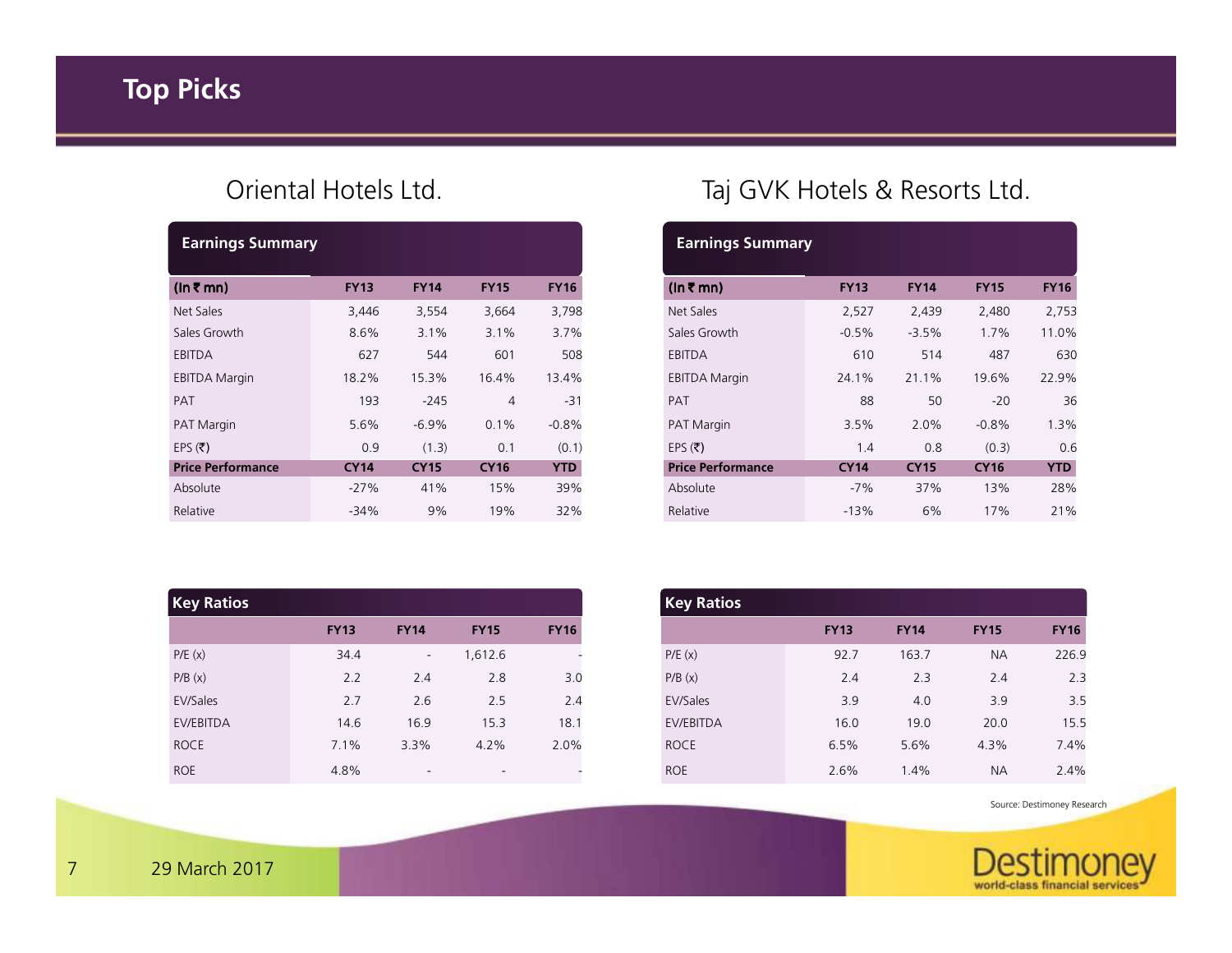### Company NameNet Sales (Rs. Cr)EBITDA (Rs. Cr)PAT (Rs.Cr)Total Debt  $(Rs. Cr)$  D/E $(x)$ Latest Price 52 Wk High 52 Wk Low All Time High TTM PE (Rs)(Rs.)(Rs.)(Rs.) $(x)$ **Industry** PE (x)The Indian Hotels Company Ltd. | 4591 | 617 | -38 | 4781 | 1.5 | 123 | 143 | 89 | 163 | - | 46 EIH Ltd. <sup>1787</sup> <sup>385</sup> <sup>121</sup> <sup>445</sup> 0.2 <sup>110</sup> <sup>127</sup> <sup>91</sup> <sup>220</sup> 90.8 <sup>46</sup>Country Club Hospitality & Holidays Ltd. 521 133 28 443 0.4 12 17 10 18 0.0 46 India Tourism Development Corporation Ltd. <sup>459</sup> <sup>16</sup> <sup>18</sup> <sup>4</sup> 0.0 <sup>395</sup> <sup>460</sup> <sup>203</sup> <sup>460</sup> 106.0 <sup>46</sup>Oriental Hotels Ltd. 380 51 -3 349 1.0 38 39 20 46 - 46 Taj GVK Hotels & Resorts Ltd. | 275 | 63 | 4 | 382 | 1.1 | 129 | 158 | 71 | 342 52.5 <sup>46</sup> EIH Associated Hotels Ltd. <sup>246</sup> <sup>72</sup> <sup>38</sup> <sup>35</sup> 0.1 <sup>330</sup> <sup>379</sup> <sup>256</sup> <sup>379</sup> 23.4 <sup>46</sup>Asian Hotels (North) Ltd. <sup>241</sup> <sup>70</sup> -19 <sup>1144</sup> 1.9 <sup>103</sup> <sup>129</sup> <sup>96</sup> <sup>934</sup>4 - 46 The Byke Hospitality Ltd. <sup>232</sup> <sup>53</sup> <sup>26</sup> <sup>11</sup> 0.1 <sup>183</sup> <sup>200</sup> <sup>151</sup> <sup>200</sup> 24.3 <sup>46</sup>Asian Hotels (East) Ltd. | 193 | 47 | -13 | 290 | 0.4 | 218 | 243 | 132 | 490 | 14.1 | 46 Apollo Sindoori Hotels Ltd. <sup>186</sup> <sup>8</sup> <sup>1</sup> <sup>3</sup> 0.1 <sup>600</sup> <sup>725</sup> <sup>200</sup> <sup>725</sup> 9.7 <sup>46</sup> Sayaji Hotels Ltd. 181 36 6 118 1.1 186 139 139 146 - 46 Royal Orchid Hotels Ltd. | 159 | 21 | -4 | 83 | 0.5 | 88 | 97 | 60 | 261 | 25.1 | 46 TGB Banquets And Hotels Ltd. | 136 | 22 | -15 | 111 | 1.0 | 54 | 121 | 54 | 196 | 0.0 | 46 Blue Coast Hotels Ltd. | 115 | 29 | 5 | 224 | 2.0 | 128 | 178 | 84 | 364 | 9.1 | 46